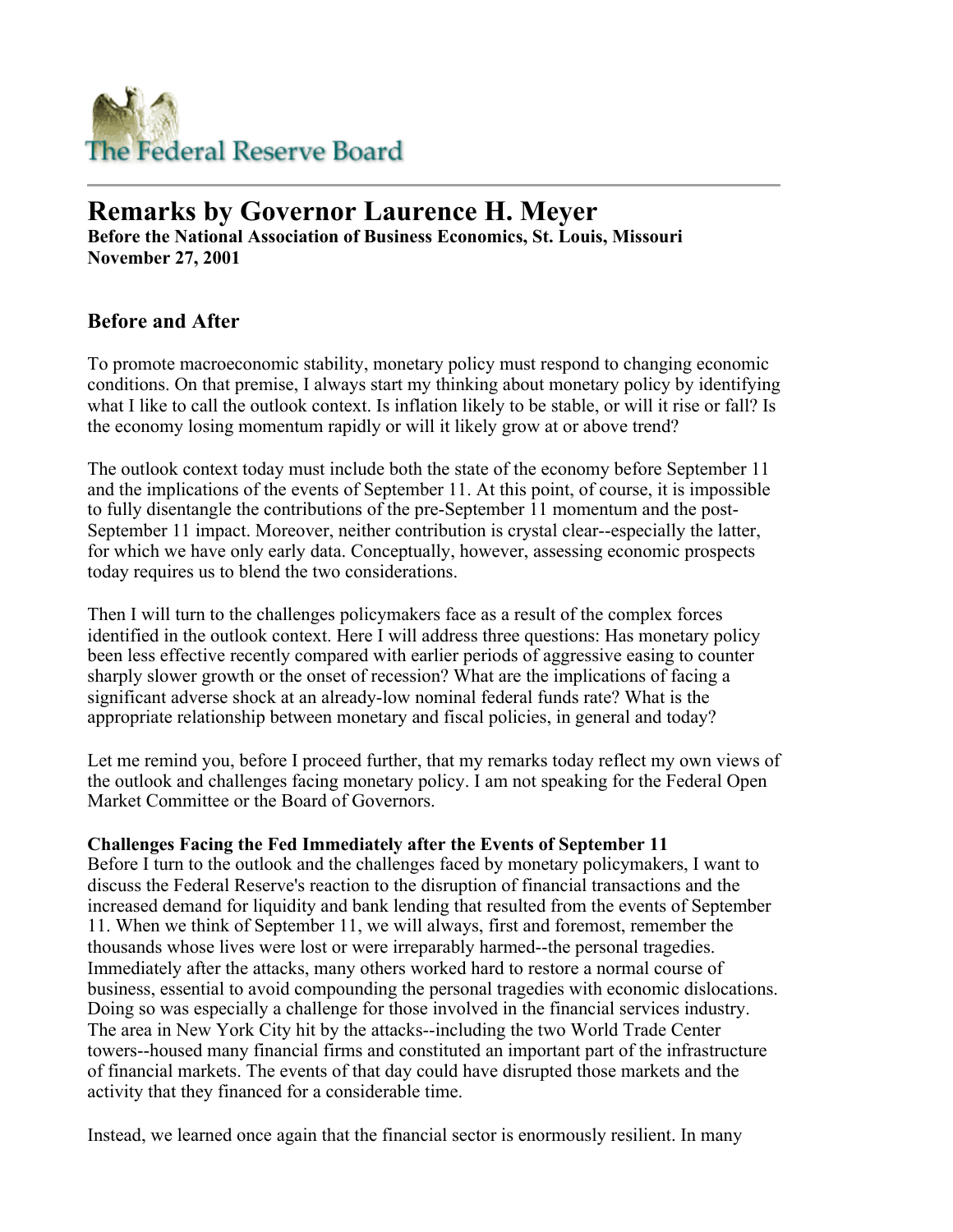cases, people needed only a cubicle and a computer to return to work. In contrast, restarting an airplane factory or an auto factory if its production had been disrupted would have taken an extremely long time. Such resumption of business by financial firms depended on careful planning in advance, on backup data, on software, and so forth. To be sure, securities markets and transactions, particularly the clearing and settlement in the government securities markets, were disrupted for a period. But financial markets and firms adapted and responded, contributing to the quick resumption of normal business.

The Fed, too, had many challenges at that time. One was that Vice Chairman Roger Ferguson was the only Board member in Washington D.C. on September 11. The Chairman was in Basel, I was in Beijing, and the two other Governors were elsewhere in the United States. This didn't diminish the ability of the Federal Reserve System to respond quickly and effectively. The Vice Chairman, together with the Reserve Bank presidents and staff members at the Board and the Reserve Banks, did a superb job.

We wore many hats on that day and the days immediately following. First, we acted as the provider of liquidity. Normal channels of borrowing and payments were disrupted. Some banks that were counting on receiving funds had to rely on the Federal Reserve instead. Security firms and businesses impeded in their usual borrowing turned to the banks, and, for primary dealer firms, to Federal Reserve open market operations, increasing the need for extra Federal Reserve liquidity.

The Vice Chairman issued a brief statement immediately after the attack that signaled the Fed's readiness to supply liquidity as needed: "The Federal Reserve is open and the discount window is available for meeting liquidity needs." We used every existing vehicle for injecting liquidity and even invented a new one--the use of large swap lines with foreign central banks to inject dollar liquidity. Discount window loans soared instantly from around \$200 million to a peak of about \$45 billion on September 12 and later, as markets began to function better, Federal Reserve repurchase agreements soared from \$25 billion to nearly \$100 billion. Second, we used monetary policy to counter what was sure to be a sharp adverse shock to demand and to bolster confidence that the Fed would do what was necessary to support the economy.

As supervisors, we and our sister banking agencies asked banks to work with their customers to meet legitimate credit needs. We benefited from our diverse financial system- one in which a strong banking system complements a dynamic capital market. When one is ailing, the other will often be--and in this case was--ready to take up the slack. And the banking system did its part admirably. We surveyed banks about whether they were limiting the drawdowns on pre-existing lines of credit. They informed us they were not. And we sought to understand the exposure of the banking system to the industries most immediately affected, such as airlines, insurance, travel, entertainment, and lodging.

We also had to focus on our own operational responsibilities, ensuring the continuation of vital payment services, including electronic transfers and check clearing. Finally, we had to work with market players to resolve clearance and settlement disruptions as a result of damage to telephone and other physical infrastructure. We were in touch with the banks and other participants in financial markets, we were in touch with the other banking and security regulators, and we were in touch with each other within the Federal Reserve System.

The Fed and other banking and financial supervisors have received much praise for their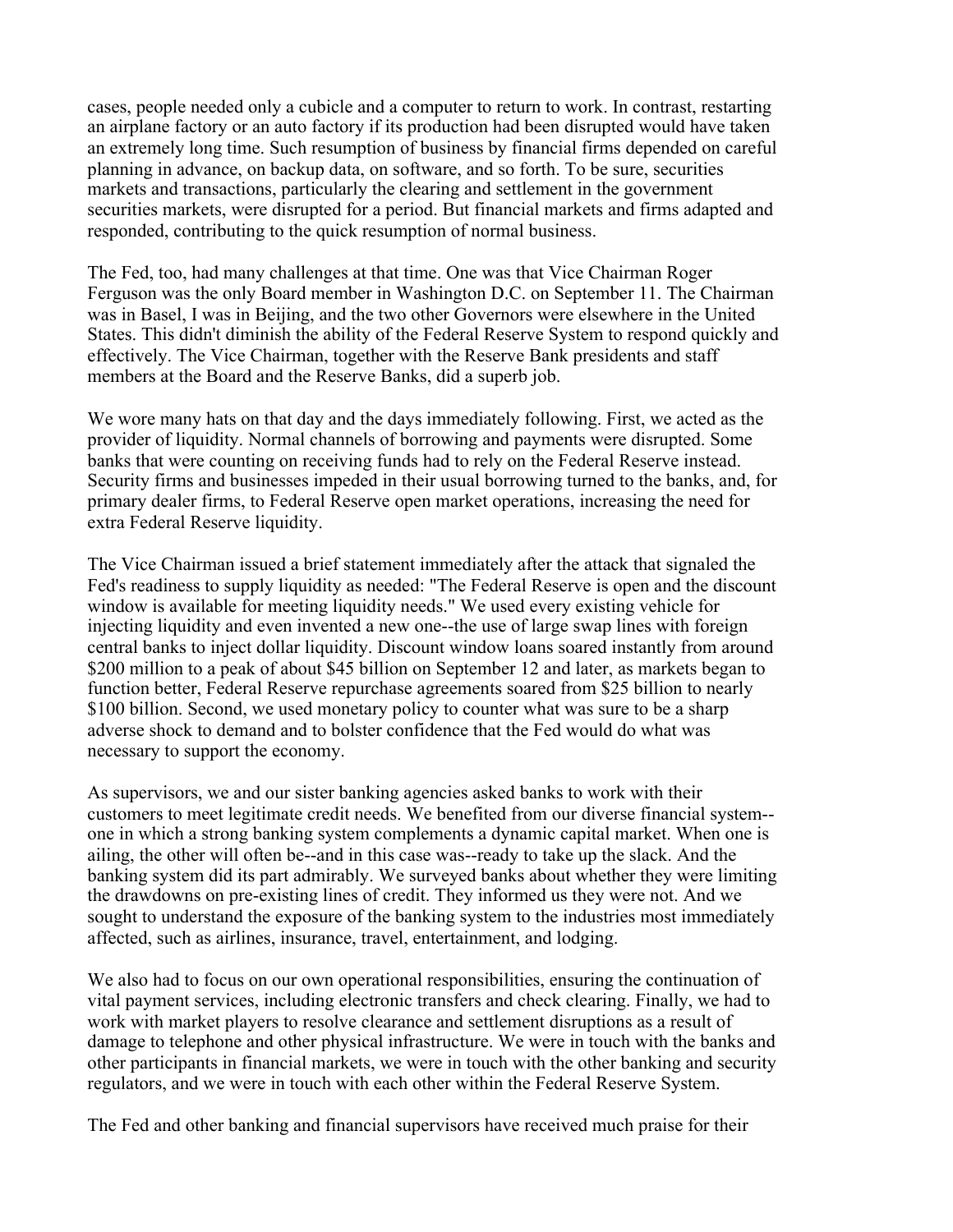quick and effective response. Though pleased with our ability to cope, we recognize that the country now faces contingencies for which no one specifically planned. So, like many other organizations, we are looking for lessons to be learned and actions to be taken.

#### **The Outlook Context**

Of course, coping with the implications of the terrorist attacks for our financial infrastructure has been only a part of the difficult job we faced in recent weeks. Assessing the condition of the economy and the appropriate course for monetary policy have remained central concerns at the Fed. The outlook today is a complicated mixture of the momentum and forces at work before September 11 and the new set of forces as a result of the events of that day.

Forecasters today often begin by almost apologizing for even offering a point forecast of economic activity over the coming year, given the prevailing uncertainties. But we all have our jobs to do, including forecasters. Forecasters can offer us a careful assessment of the forces at work and some plausible scenarios of how they may interact. Policymakers have to begin with a best guess about the outlook to guide their policy response.

The uncertainties we face today reflect at least three considerations. First, we were still struggling to understand the severity of the slowdown and the prospects for recovery before September 11. Second, the effects of September 11 depend, to a major degree, on the psychological influences on households and businesses. I am often asked, by the way, whether I believe that the economy drives psychology or psychology drives the economy. I always respond that I believe the economy drives psychology; and that, if I believed the reverse, I would have become a psychologist. I will return to the role of psychology in a minute, and even admit its potentially important role in shaping the near-term prospects. The third consideration is that unexpected events--from additional terrorist incidents at home to how well the war on terrorism is going abroad--may be especially important in shaping the outlook.

## *The State of the Economy before September 11*

We need to integrate two aspects of the state of the economy before September 11 into the current outlook. First, and perhaps most obvious, is the momentum of the economy and specifically how close the economy was to a rebound. Second, the strength of the rebound will ultimately depend importantly on the pace of underlying productivity growth and hence the average rate of growth possible once the economy reaches full employment.

*Momentum before September 11.* At least two schools of thought about the economy's momentum existed just before September 11. Some believed that economic expansion would resume within a quarter or two, while others foresaw a more protracted period of weakness. Though I viewed economic growth as perhaps bottoming out after slowing to a near-zero rate in the second and third quarters, I expected growth to build only slowly and therefore expected the pace of recovery through the first half of 2002 to be disappointing.

To understand the sharpness of the slowdown that still gripped the economy at the time, we have to begin with the period of exceptional performance in the second half of the 1990s. Many interpreted this experience as suggesting that old rules no longer applied and, as a result, discounted long-standing regularities between resource utilization rates and inflation and worried less about limits to sustainable growth. I was not inclined to this view. To be sure, higher productivity growth was likely for a considerable period. But the initial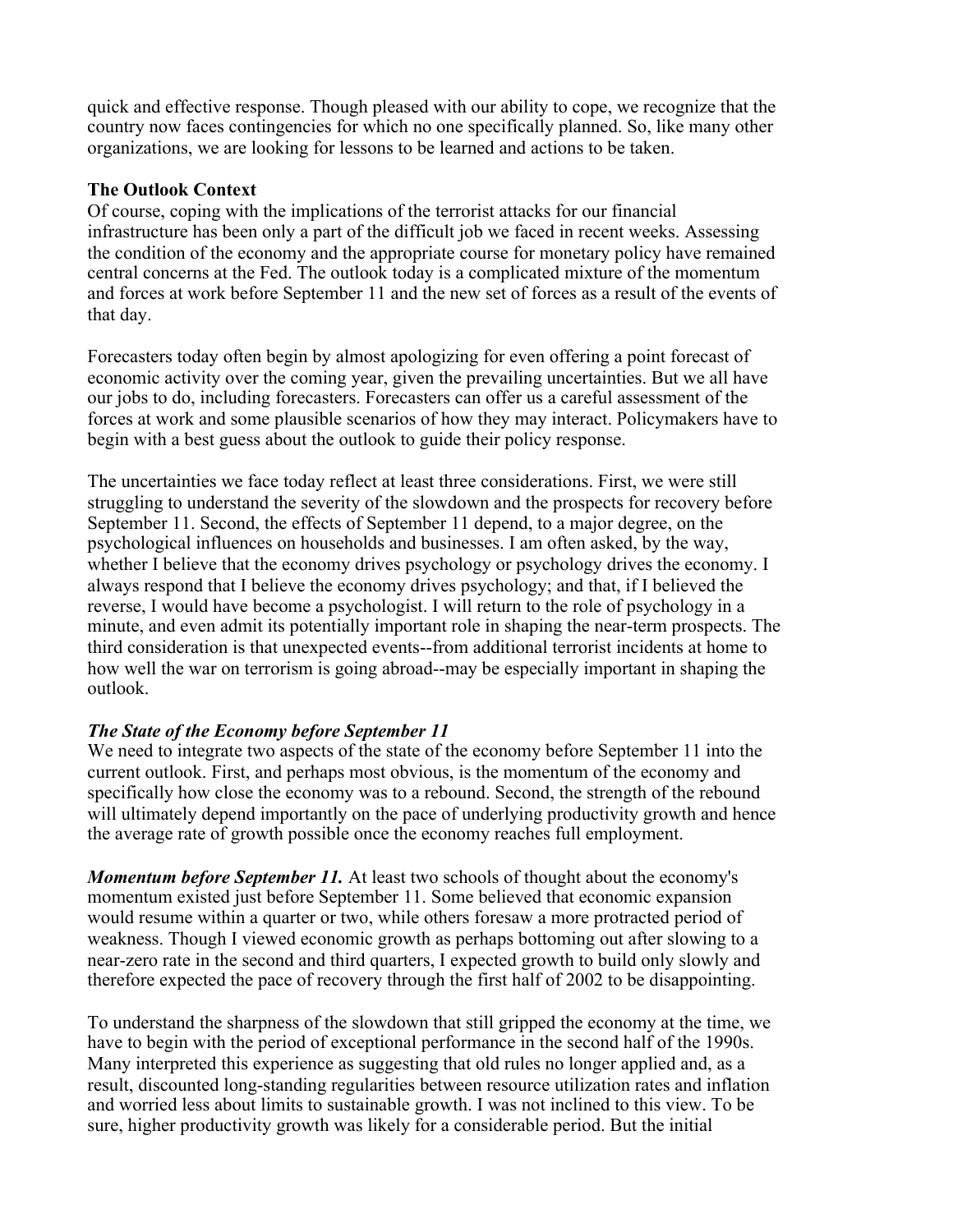adjustment to the acceleration in productivity also brought temporary bonuses that were not likely to persist over the longer run. They took the form of a temporary spurt in demand growth--pushing the unemployment rate progressively lower--and a temporary disinflationary impetus, preventing the increased utilization rates from immediately raising inflation. The persistent above-trend growth and progressive increase in utilization rates suggested to me a danger of overheating and higher inflation. This concern encouraged a series of tightening moves in an attempt to slow economic growth at least toward the new higher trend and thereby prevent still higher utilization rates. In my view, a period of belowtrend growth was likely to be required to unwind what I viewed as an unsustainably high rate of resource utilization.

As a result of a coincidence of forces, the economy slowed much more steeply than the Fed expected or intended. Besides the effect of monetary policy, a sizable rise in energy prices over 1999 and 2000 and into early 2001 contributed to an erosion of aggregate demand. But most important was the shock that hit the economy in late 2000 and early 2001--a reassessment of the profitability of producing and owning high-tech equipment. This shock was manifest in both the financial markets and in the real economy. It resulted in a sharp correction in equity prices in the technology sector--the bursting of the technology bubble- and, at the same time, it led to a sharp retrenchment in the demand for and production of high-tech equipment. The economy slowed to the point where real GDP was nearly flat in the second quarter of this year and likely would have been nearly flat in the third quarter, even without the events of September 11.

The pre-September 11 prospects for recovery reflected the cumulative easing by the Fed, a sizable fiscal stimulus already in train, declining energy prices, and the normal internal dynamics that contribute to recoveries. I will return to these prospects for recovery in a moment.

*Long-term growth prospects.* The strength of the rebound expected before September 11 also was being shaped by the underlying pace of productivity growth. Recent revisions to the National Income and Product Accounts and other data, as well as the sharpness of the retrenchment in high-tech investment, had forced a reassessment of the prospects for longerterm productivity growth. The revisions suggested that, while that performance was still impressive, it was less exceptional than it had appeared before the revisions. In particular, the revisions had lowered the rate of productivity growth from 1998 through 2000 and, as a result, trimmed most estimates of the sustainable rate of economic growth going forward.

Before the annual NIPA revisions earlier this year, many had revised their forecasts of underlying productivity growth progressively upward to near 3 percent or even slightly higher, compared with the 1-1/2 percent rate achieved during the twenty-five years before the mid-1990s. The revisions suggested that underlying or structural productivity growth peaked at closer to 2-1/2 percent--still a remarkable improvement over the pre-1995 average but not quite as spectacular as many had thought. In addition, some of the earlier productivity growth, reflecting the frenzied pace of investment in high-tech equipment, now appears to have been unsustainable.<sup>1</sup> Consensus estimates of longer-term productivity growth were revised downward to a range of 2 percent to 2-1/2 percent.

#### *The Effects of September 11*

In thinking about the effects of the September 11 events, I find focusing on three subperiods to be useful. The first subperiod includes the third and fourth quarters and perhaps the first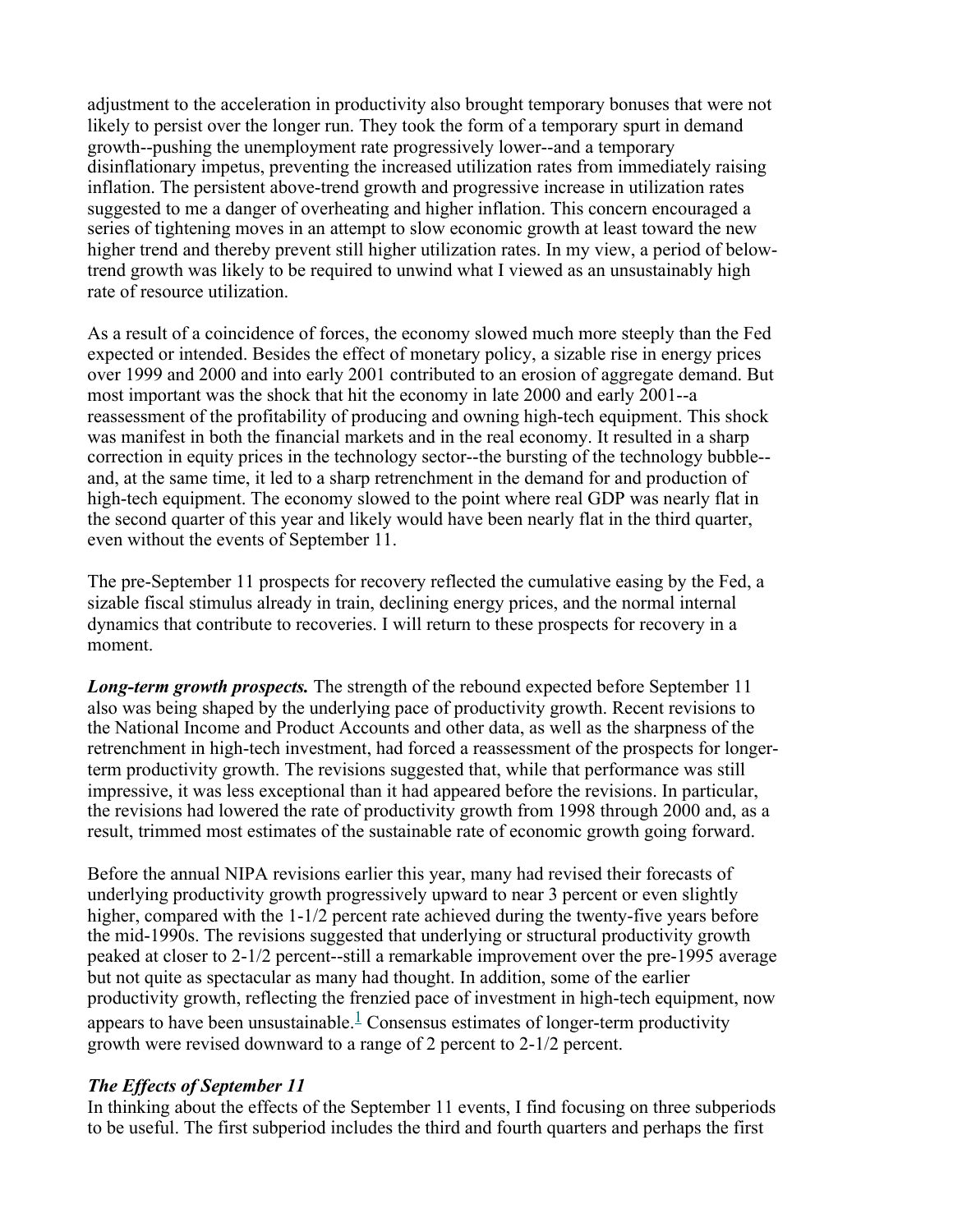quarter of next year. The second is the remainder of a typical monetary policy forecast period, in this case through 2003. And the third is the longer run, beyond 2003.

*The near-term effects.* The near-term effects are dominated by the disruption to certain industries--airlines, in particular, but also other travel-related industries such as hotels, entertainment, and tourism--and the psychological effects on households and businesses. Policymakers can do very little over this timeframe to affect the outcome, other than to bolster consumer and business confidence by what they do and say.

We have a variety of measures of consumer sentiment. In normal times, these measures, in my view, offer relatively little predictive power for household spending. That is because the economy usually drives psychology and mostly not the other way around. As a result, we can predict consumer confidence with the same variables we use to predict household spending. Measures of consumer confidence have relatively little incremental value in explaining consumer spending in such periods.

During the Gulf War, however, we learned, if we did not already know, that in extraordinary times consumer confidence can change abruptly in a way not foreshadowed by the incoming economic indicators. Another way of saying this is that sometimes the equations we use to predict consumer confidence make dramatic forecast errors. Such errors may indicate an "exogenous" psychological shock and thus provide additional information to forecasters.

In the aftermath of September 11, it was widely expected that consumer sentiment would plummet and that the data would provide information about the severity of the psychological shock and help to forecast the projected cutback in consumer spending. Even before these data were available, many forecasters were calibrating the impact on consumer spending in terms of the Gulf War experience.

The two leading measures of consumer confidence rendered something of a split decision after September 11. The University of Michigan measure slid in September, but most of the decline occurred before September 11 and was broadly consistent with the deterioration shown by the incoming economic data. This measure has remained fairly stable since then. The Conference Board measure, on the other hand, declined sharply in October, but this sharper drop in the Conference Board measure brought it into closer alignment with the cumulative decline in the Michigan Index. So, surprisingly, at this point, whether September 11 significantly affected consumer confidence is unclear. At least, the effect is smaller than what many had expected.

We don't have good measures of business sentiment, but it is generally reasonable to mark down business spending plans in anticipation of a negative psychological effect if you are doing so for households. In the current case, businesses have apparently made an especially grim assessment of the near-term strength of the economy and orders for nondefense capital goods have plunged, resulting in further cutbacks in investment and downward revisions to the forecast in the near term. On balance, the magnitude of the further declines in consumer and business spending as a result of the events of September 11 is unclear. It seems, in my view, to have had a material effect on business spending and, perhaps, a somewhat smaller effect on consumer spending.

Of course, at times of high of uncertainty, the signals are typically mixed. So they are today. We have some signs of quite remarkable resilience. For example, the stock market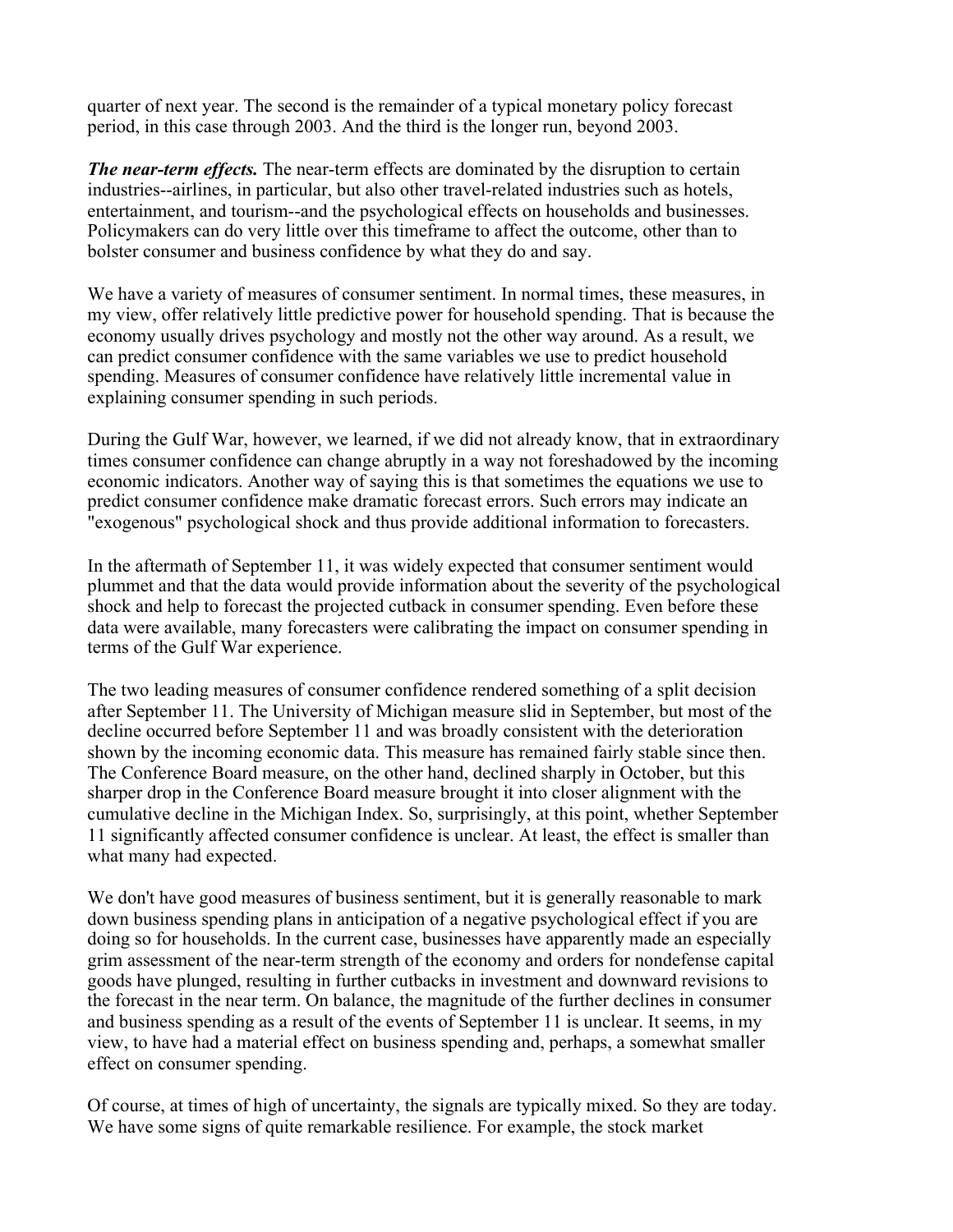plummeted immediately after September 11, but it has already returned to its pre-September 11 level. The exchange value of the dollar, measured against the currencies of a broad range of our trading partners, has remained remarkably stable, despite the presumption that the September 11 shock would disproportionately affect the United States relative to our trading partners. Auto sales soared to record levels in October, prompted, to be sure, by zerointerest rate financing. They likely will fall back once the incentives are reduced, but, in any case, the surge signals that households are still willing to make large long-term commitments despite the uncertainty and risks of a recession. Moreover, non-auto retail sales have recovered some--though not all, to be sure--of the ground they seem to have lost in the immediate aftermath of September 11.

*The rest of the short-run forecast.* The consensus forecast today is generally described as V-shaped, starting from September 11. This description refers to the pattern of an outright decline in output for a couple of quarters, followed by a quick move to above-trend growth. The forces of recovery include an unusually aggressive macroeconomic policy response, including this year's easing of monetary policy to date and the stimulus associated with a series of fiscal policy actions--including those already implemented and those still under consideration. Until recently, I would have said "under consideration and expected," but recent developments have forced a reassessment of the certainty of a further stimulus package. I will return to the fiscal policy story in a moment.

But more stimulative policies are far from the only factor that should contribute to a rebound. Recoveries also reflect powerful internal dynamics. For example, the amplitude of declines in output during recessions is often determined to a major degree by the severity of inventory liquidation. Once firms have reduced their stocks to desired levels, they quickly raise production to avoid a further decline in stocks. Doing so helps kick-start recoveries. All the natural forces we expected to contribute to recovery before the events of September 11, while perhaps delayed, are likely to become part of the recovery in 2002. Aside from a rebound in inventory investment, these include the end of the retrenchment under way in high-tech investment. Just the return to flat investment spending, from the sharp declines of recent quarters, will give the economy an important boost. Such a rebound will likely be reinforced by a dissipation of gloom and resulting rebound in consumer confidence. Together these factors suggest the potential of a return to more solid rates of growth next year.

Forecasters, at such times as this, like to remind their audiences that they are making conditional forecasts. That is, their forecasts are based on certain assumptions. Of course, a forecaster has to be held accountable for his or her judgment about assumptions, as well as the forecast given the assumptions. But, in this case, a typical assumption is that the terrorist attack was a one-time event and is not followed by other disruptive and destructive events. Of course, the anthrax mail-attacks are another form of terrorism and may have already had an incremental effect on consumer and business psychology and behavior. They will divert additional resources into provision of security rather than production of final output. Until the last few weeks, most of the events that could materially affect the economy seemed more likely to be "bad" events damping near-term confidence and spending. But the morerapid-than-expected progress of the war in Afghanistan reminds us of the possibility of upside surprises as well. In any case, we must recognize the heightened uncertainty to the forecast associated with the unusual degree of "event risk."

*Longer-term considerations.* The possible effects of September 11 on productivity growth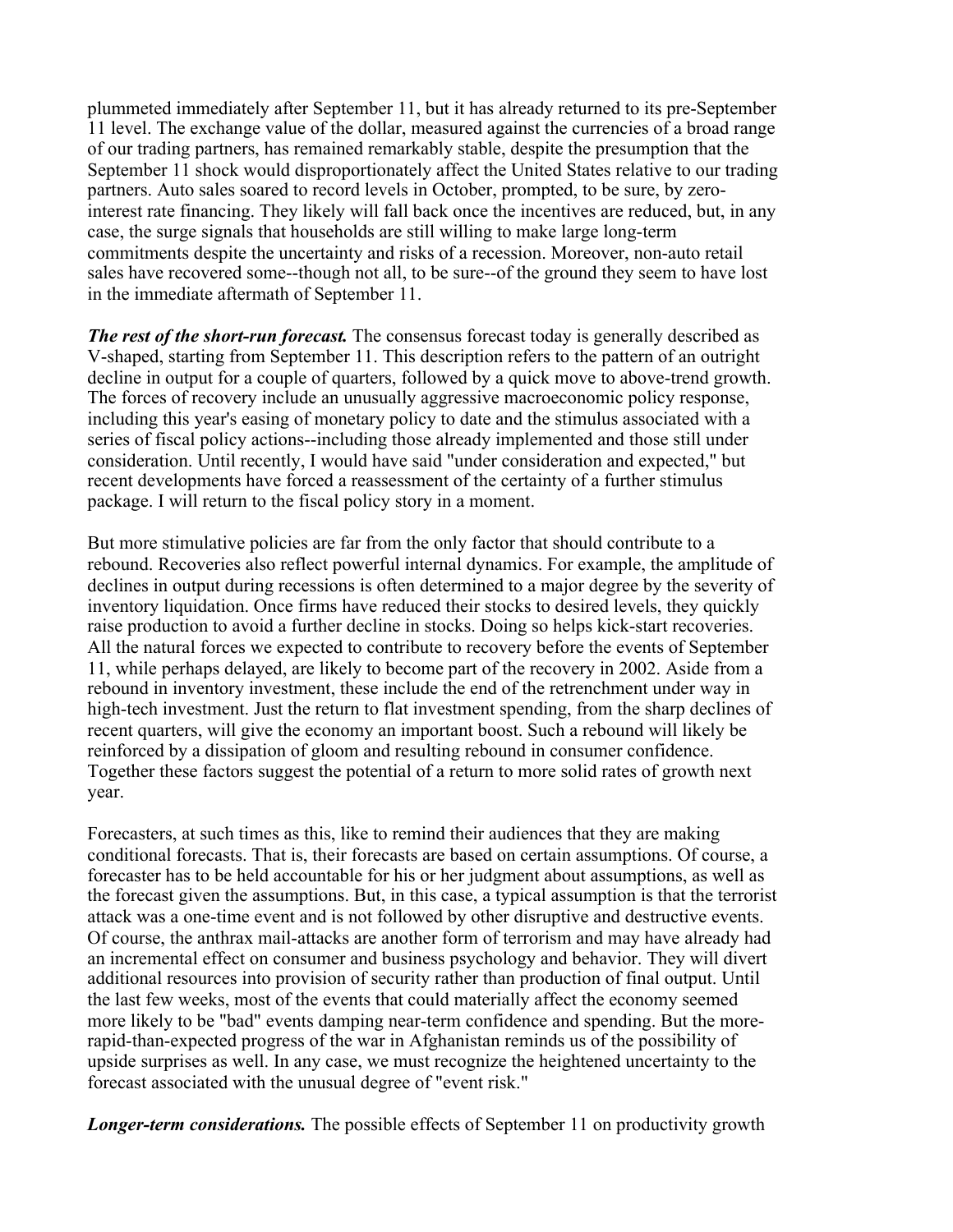are the major issues over the longer term. Three sets of forces could lower longer-term productivity growth.

The first is a reallocation of resources toward security away from the production of other goods and services. The purchase of increased security by a firm shows up as an added expense of producing goods. That is, business costs increase without resulting in higher measured output. Costs associated with security definitely are rising noticeably. In addition, some firms may diversify the location of their workers, increasing security at the expense of higher production costs. Financial firms, as well as firms in some other sectors, may build in redundancies to ensure continued operations in the event of future terrorist attacks. Firms may also add a larger buffer in the form of inventories to mitigate the supply disruptions that might follow terrorist attacks, retreating somewhat from just-in-time inventory management.

Many productivity shocks, in my view, are probably more to the *level* of productivity than to the *growth rate* of productivity. Of course, if the adjustment to the level occurs over a protracted period, it may *feel* like a shock to the growth of productivity. With a technological innovation, for example, the higher level of productivity is likely to emerge only gradually, as the innovation is disseminated through the economy. In addition, such a technological advance may not really be a one-time event but may be based on a continuing series of innovations. In any case, such innovations are likely to result in higher growth over a number of years. The effects of higher business costs associated with security are (we can hope) a one-time decline in the level of productivity. I expect the level effect to be completed within only a year or two, given the immediacy of the need. The result in this case is, therefore, a transitory effect on the growth rate of potential output for a year or two, followed by a return to the rate of productivity growth that would have prevailed in the absence of the higher costs for security.

The second set of forces that could lower long-term productivity growth relates to the federal budget. The increased spending on defense and homeland security are unlikely, in my view, to be offset fully by cuts in government spending for other programs or by higher taxes. As a result, budget surpluses will likely be lower over the longer run than otherwise. To the extent that they are, national saving will be lower, real interest rates will be higher, and private capital formation will be lower. As a consequence, the level of productivity will be lower than otherwise, with the growth effect spread over a considerable period. Given the link between national saving and productivity and the dimension of the expected effect, I expect that the resulting decline in productivity through the crowding-out effect would be small, perhaps not more than  $1/10$  percentage point a year for a while.

Third, a wide variety of other indirect behavioral responses are possible. For example, firms in general may be somewhat more averse to risk and less willing to make long-term commitments. Households may want a larger cushion of accumulated wealth, perhaps increasing the saving rate for a time. They may also reallocate their wealth toward safer and more-liquid assets.

These developments, on balance, would take a toll on longer-term productivity growth. Nevertheless, in my view, they are not large enough to alter the conclusion that the pace of innovation in information technology and other industries has raised underlying productivity growth to a rate faster than prevailed in the twenty-five years prior to the mid-1990s.

Still, the productivity story is exceptionally complex. On the one hand, we can take some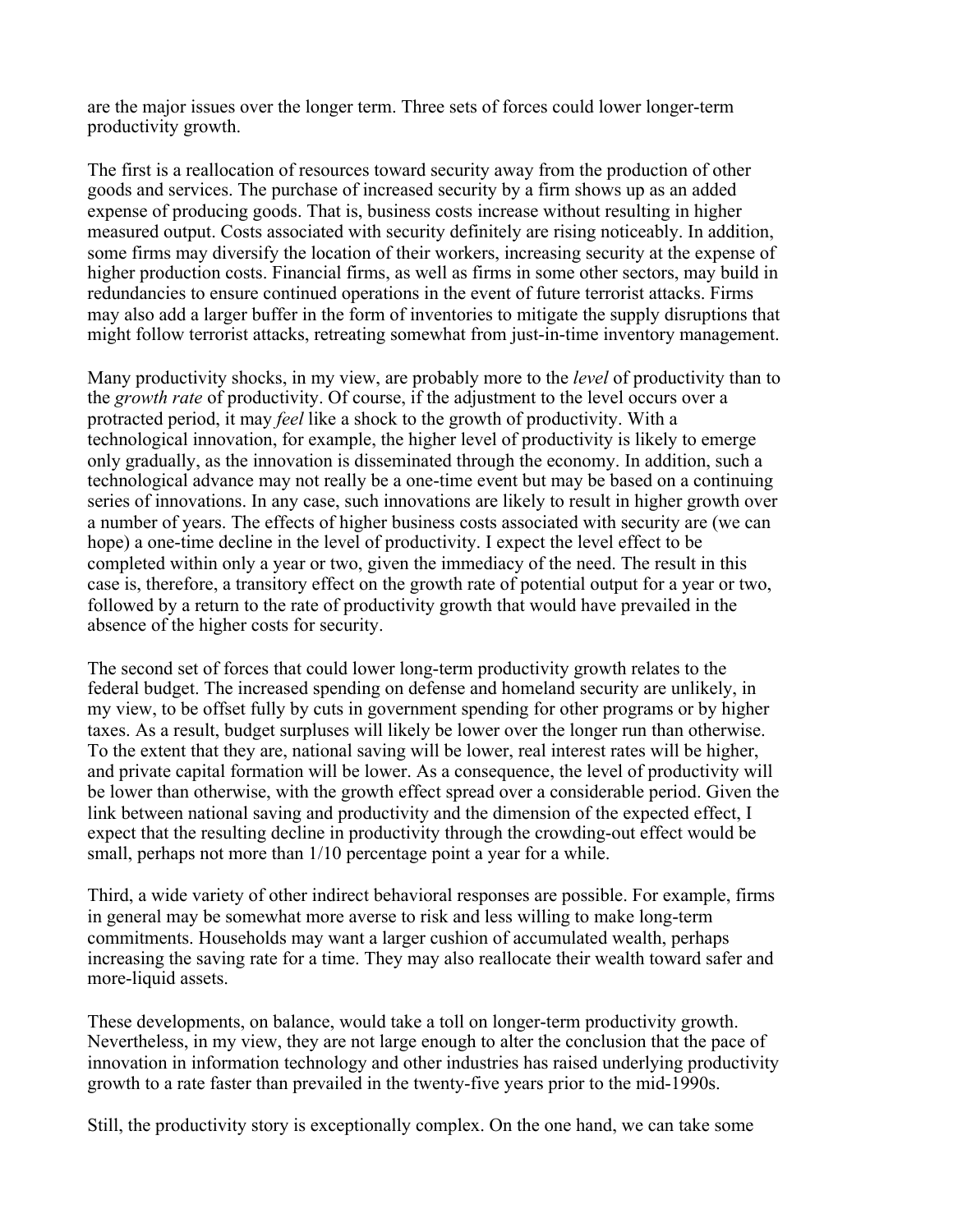comfort that underlying productivity growth should continue at a pace above that achieved from the early 1970s to the mid 1990s. On the other hand, the economy is suffering the consequences of a more recent decline in underlying productivity growth--a decline from the higher rate of underlying productivity growth enjoyed in the late 1990s and into early 2000.

### **Challenges Facing Monetary Policy**

Monetary and fiscal policymakers face many challenges under the circumstances. I will focus on the challenges facing monetary policymakers. One of these is calibrating monetary policy appropriately in light of fiscal policy.

### *Is Monetary Policy Less Effective than Previously?*

Monetary policy before September 11 had eased by 300 basis points, the most aggressive easing over a comparable period in almost twenty years. However, many see the effect of that easing as disappointingly small. As a result, a question often asked today--indeed, almost always asked when the economy is in the midst of a recession or pronounced slowdown--is whether monetary policy is less effective today than it used to be. One explanation is the normal lags in response of spending to monetary policy actions. We would not, for example, have expected much effect through the second quarter and only a modest effect in the second half, based on past experience and the forecasts of our models.

But other factors, too, have contributed to the perception that monetary policy is less effective. These include the fact that the shocks weighing on the economy have been larger in magnitude and spread out in time and, partly as a result, forecasters in general have been continually revising down their forecasts of economic activity. Many have been surprised, in particular, by the sharpness and persistence of the retrenchment in high-tech investment and by the degree to which economic activity abroad slowed along with that in the United States.

Perhaps the most important consideration has been the evolution in overall financial conditions as monetary policy has eased. Monetary policy does not work through the effect of a decline of the federal funds rate itself on spending. Indeed, there is no direct effect here at all. Monetary policy works through the so-called transmission mechanism, through channels that include short-term private interest rates, longer-term private interest rates, equity prices, and the exchange rate. The effects on other rates and asset prices depend on the changes in the target funds rate relative to expectations already embedded in the financial markets and on changes in those expectations as a result of policy actions, statements accompanying those actions, and other developments. Other things being equal, a decline in the funds rate will lower short- and long-term private interest rates, raise equity prices, and depreciate the dollar. The combined effects can be quite powerful. In the current episode, however, other things have not been equal, and the dollar has not depreciated nor has the stock market appreciated. Of course, monetary policy presumably wouldn't have eased so much if the dollar *had* depreciated or the stock market *had* risen. At any rate, there has been painfully little pass-through from the funds rate to the operative channels, other than declines in private short-term interest rates. The absence of pass-through does not reflect a change in the fundamental effectiveness of monetary policy so much as the offsetting effect of other financial shocks that were occurring at the same time the Fed was easing.

One way of quantifying the degree of pass-through is to compute a financial conditions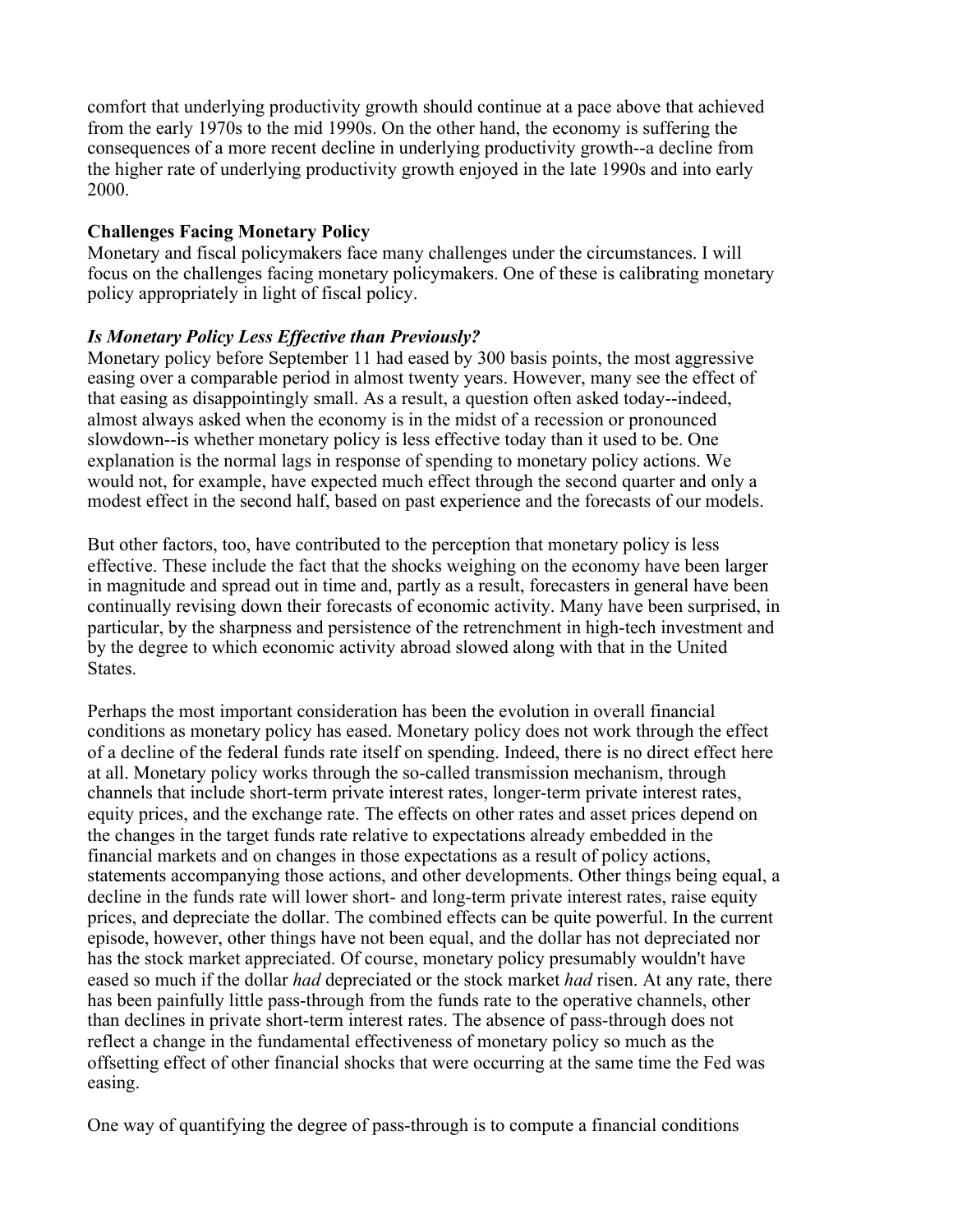index that combines the effects of all the transmission channels into a single number. Goldman Sachs and Macroeconomic Advisers have developed differing methodologies for computing such an index. Basically, they weight changes in various financial conditions by their relative importance as determinants of private spending. The message from such indexes is that financial conditions have not improved since the Fed began to ease and, indeed, may even have deteriorated.

The response of overall financial conditions to monetary policy easing in this episode has been unusual, if not unique. In previous recession periods, financial conditions have generally improved as the Fed has eased, reflecting the pass-through to lower short- and long-term private rates, higher equity prices, and a lower exchange rate. The major reason for the failure of financial conditions to improve in this case is that one of the major shocks- -the reassessment of the profitability of owning and producing high-tech equipment--was, at the same time, a shock to financial markets and to aggregate demand. The financial shock was the revaluation of equity values as a result of this reassessment--the bursting of the equity bubble in the technology sector. In addition, the dollar appreciated rather than depreciated, for reasons no one seems to fully understand. So two of the key channels in the transmission of monetary policy behaved differently than expected.

Whether or not long-term interest rates have fallen as much as would have been expected from historical regularities is more difficult to assess. One reason is that part of the decline in long-term rates occurred before the Fed began to ease, but in anticipation of that easing. In addition, the limited effect on long-term government rates may partly reflect the offsetting upward pressure from the change in long-term budget implications of recent and prospective fiscal policy measures. These include the large tax cut passed earlier this year, the effect on spending of the fiscal measures already passed in response to the events of September 11, and effect of further spending increases and further tax cuts now under consideration. The fiscal policy effects appear to be contributing to expectations of a robust recovery and a relatively quick and aggressive reversal of monetary policy. This presumption can be seen in the federal funds futures market, from which we can extract a forecast of the expected funds rate over the next year and a half. The market expects the funds rate to begin rebounding in mid-2002 and to rise significantly over the following year. Finally, rising risk spreads have boosted longer-term private rates, especially on belowinvestment-grade securities.

On balance, a number of factors have combined to restrain the economy, despite the sizable cumulative decline in the federal funds rate. I would not conclude, however, that monetary policy is in general less effective because of structural changes that may have occurred. But I do believe that the financial shocks that have occurred--including the shocks to equity prices and the dollar--have required monetary policy to move more aggressively than otherwise would have been the case.

### *The Implications of an Initial Low Federal Funds Rate: Hold Our Powder or Respond Especially Aggressively to Adverse Shocks?*

On September 11, the federal funds rate was already low--3-1/2 percent. Since that time, the funds rate has been reduced another 1-1/2 percentage points. Indeed, on September 11, there was less room to maneuver than in previous post World War II recessions. Does this mean that the Fed should "keep its powder dry," as some have argued, holding back on further easing in case the downturn turns out to be more serious or in case there are additional adverse shocks? I believe such a strategy would be misguided--indeed the reverse of what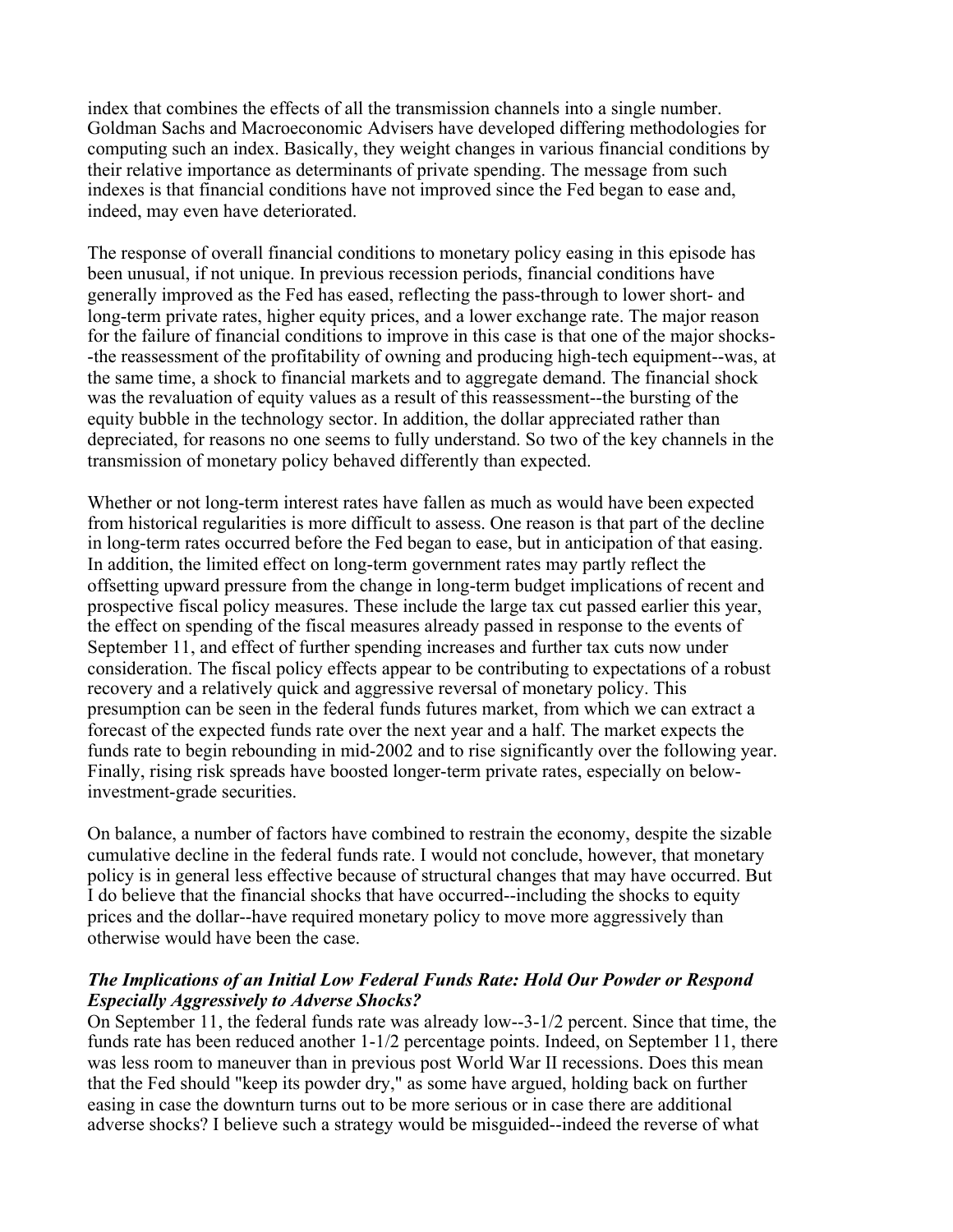would be appropriate.

Given the initial low level of the nominal federal funds rate, we face the risk that, in what is arguably a worst-case scenario, that rate could be driven to zero, the practical limit for a nominal interest rate. This of course is the situation that has lately confronted the Bank of Japan and is referred to the problem of the zero nominal bound. In my view, the appropriate policy response, when confronted with such a potential limit, is to respond especially aggressively to any adverse demand shock, in effect, substituting speed of the move for the cumulative size of the easing. The danger in waiting is that inflation might drift lower, limiting the ability to drive the real federal funds rate into negative territory, as might be necessary to support a timely recovery. In the worst case, as in Japan today, inflation might turn to deflation, limiting the ability to lower the real policy rate even to zero.

The implication of starting with an unusually low interest rate is therefore not to go slowly but to more aggressively respond to any adverse shock. I did not view this consideration as relevant before September 11 and not even immediately after. But it was a consideration in my favoring the last 50-basis point move. At the very least, this line of reasoning is a powerful counter-argument to the "keep your powder dry" strategy.

### *Monetary and Fiscal Policies*

The last of the policy issues I want to address is the relation and interaction between monetary and fiscal policies. Beginning in the Reagan Administration, a division of labor had evolved between these policies. Fiscal policy became less focused on short-run stabilization and more focused on longer-run considerations, such as promoting growth through reductions in marginal tax rates (the Reagan approach) or through reductions in structural budget deficits (the Clinton approach). This left short-run stabilization for the most part in the hands of the Fed.

Many argue that this focus fits with the comparative advantage of monetary and fiscal policies. It is widely believed that monetary policy has no effect on long-term growth rates for real GDP, aside from the benefits arising from achieving and maintaining price stability. In particular, beginning from a position of price stability, more accommodative monetary policy cannot raise the economy's long-term rate of growth. Monetary policy, on the other hand, is often viewed as having a comparative advantage in short-run stabilization. That advantage is based on the ability of monetary policymakers to change policy in a flash, compared with the difficult and often contentious process of legislating changes in taxes or spending, which are subject always to the threat of a presidential veto.

This characterization is, I think, quite fair. It describes differences in what Milton Friedman called the inside lag for the two policies--the lag between the shock and action in response to the shock. The inside lag is unquestionably shorter for monetary policy. But Friedman also noted an outside lag--the lag from the policy response to its effect on aggregate demand and spending. Here the lag for monetary policy is probably longer than for some fiscal policy actions--for example, for spending that can be implemented quickly, like extensions of unemployment insurance, and for some tax changes, including tax rebates or surcharges, changes in withholding rates, and some temporary investment incentives, depending on the specific design. Indeed, Friedman argued that the long and variable lags for monetary policy, due to outside lags, made monetary policy an unlikely instrument for short-run stabilization. Of course, some fiscal policy actions have very gradual effects as well- perhaps as gradual as those from monetary policy actions. These slowing-acting policies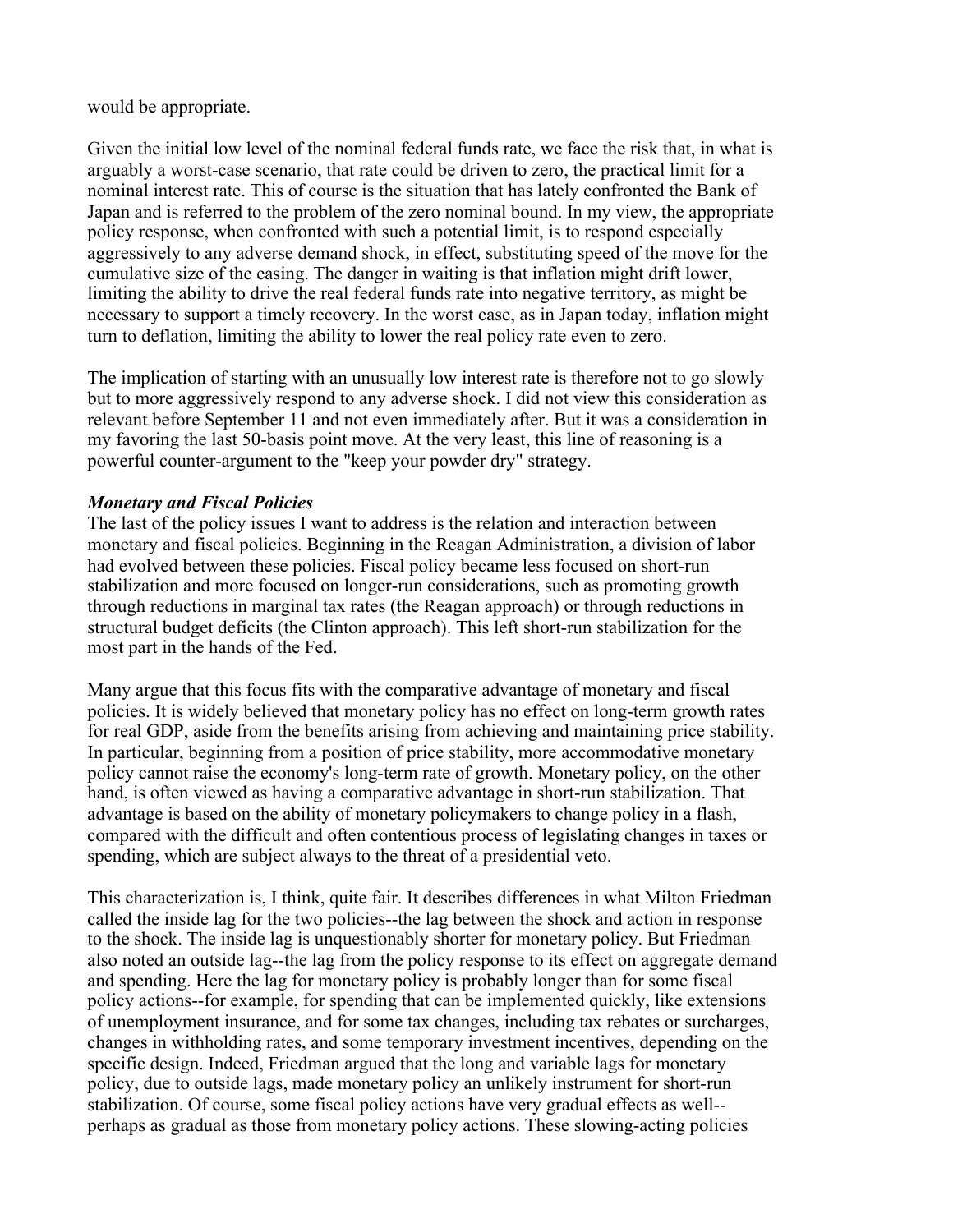include changes in capital gains tax rates, supply-side responses to changes in marginal tax rates, and many programs where spending builds gradually over time.

Monetary and fiscal stimulus can complement each other when shocks are large and adverse and when interest rates are already low. However, putting together an appropriately stimulative fiscal package is not always easy. The political debate and resulting delay in implementing fiscal stimulus following the events of September 11--even when all sides seemed to agree that a prompt fiscal response was appropriate--remind us that fiscal policy generally is not an agile or flexible instrument for short-run stabilization. One recurring problem is that virtually every fiscal change has some effect on the distribution of government benefits or taxes across taxpayers of different incomes. Every time we try to implement a stabilization package, we therefore get Republican and Democratic options that reflect their philosophical differences.

From Reagan through Clinton, it was widely accepted that good fiscal policy meant permanent changes with positive supply-side effects. To be sure, Republicans and Democrats always differed about how to implement such a supply-side fiscal policy. But when the need is for temporary demand-side stimulus, they differ even more.

The first principle in the design of a temporary demand stimulus is, virtually by definition, to avoid permanent changes that were not appropriate before the need for the demand stimulus. Permanent changes mean effects on out-year budgets--in this case lower surpluses, hence lower national saving, higher real interest rates, lower private investment and lower growth in productivity and output. This problem is not just in the future. Bond markets have become very aggressive in building in expectations of rising short-term rates over time into today's long-term interest rates. Higher long-term rates today in response to the long-term effects of permanent fiscal policy changes would offset part of the intended stimulus. The second principle for a temporary demand-side fiscal program is to implement policies that have a large "bang for the buck."

Even with agreement on these two principles, designing a temporary demand-stimulus package is a challenge. In general, temporary policies have effects that are more difficult to predict than those from permanent changes. And temporary policy changes typically leave a hole on the other side and therefore create other problems down the road. Still, on balance, a package of well-crafted, temporary, quick-acting demand-side fiscal measures would, in my view, make a constructive contribution to supporting and strengthening the rebound expected next year.

The current debate in the Congress about fiscal stimulus creates a challenge for forecasters and monetary policymakers alike. Monetary policymakers condition their policy on a forecast, and the forecast must include some assumption about fiscal policy. In most cases, and especially when fiscal policy was not a player in stabilization policy, this dependence of monetary policy on fiscal policy was not a serious issue. But today, the forecast for 2002 is quite sensitive to whether or not a stimulus package is implemented and to the specifics of the package. I, for one, have assumed that the Congress would reach a timely agreement and implement a package with temporary measures characterized by relatively high bangs for the buck. While I have some doubt that this will be the outcome, I have not changed my forecast yet.

#### **Conclusion**